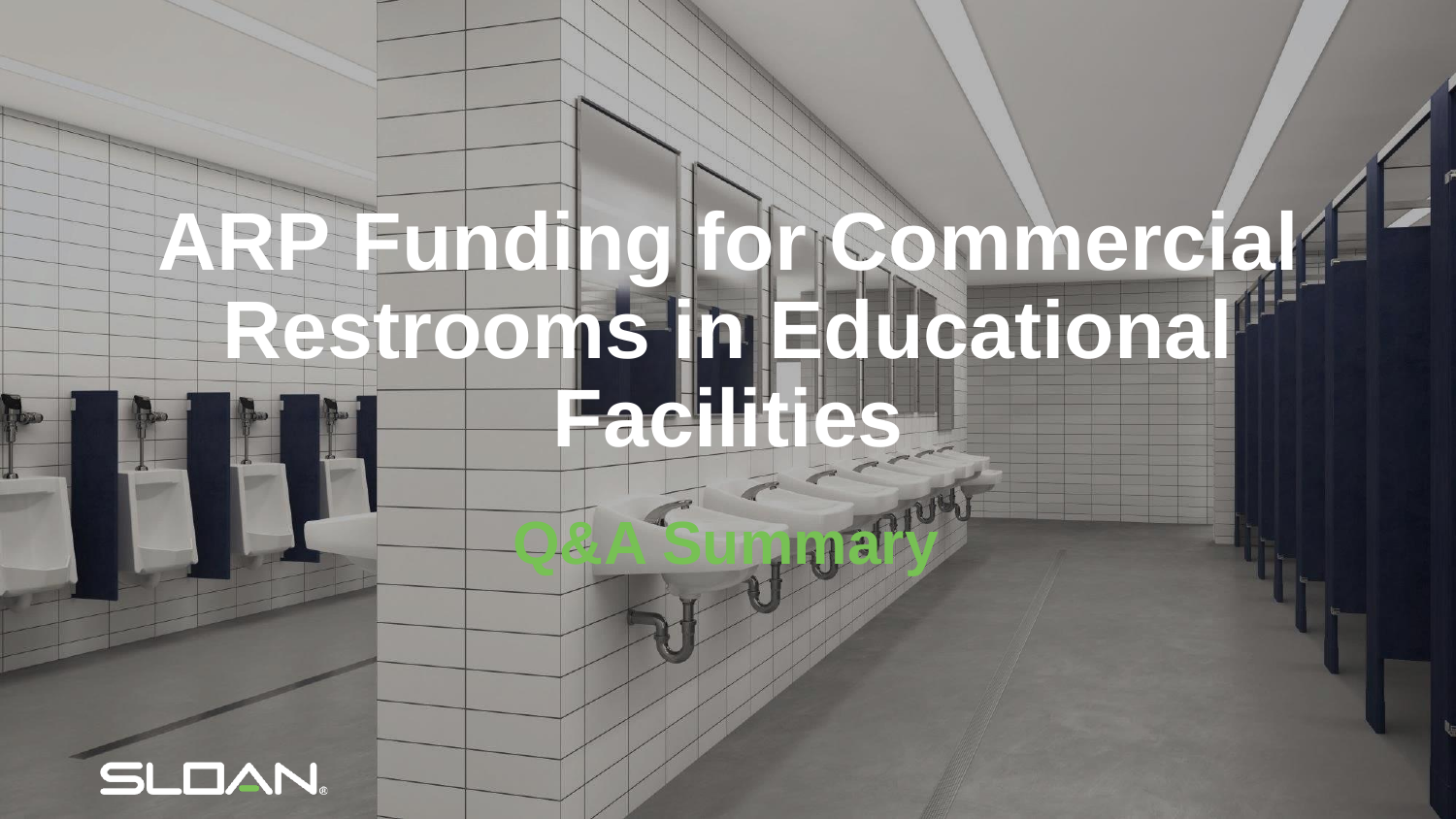**Q: I know that in higher education one of the big concerns is student housing. This often has more residentially designed plumbing. Do you have any sensor products that might fit there? This is a big deal for tuition-driven schools, as they make much of their money on housing and food.** 

**A:** Sloan manufactures only commercial restroom products. We do not supply residential plumbing products. We have many types of fittings and fixtures that are currently being used throughout student housing facilities and have a reputation for being very robust, user friendly, and vandal resistant.

If you have a student housing facility and would like to learn more about which products are best bets for this type of application, please [contact your local Sloan Rep.](https://www.sloan.com/company/support/where-to-buy)

We also have a large number of Case Studies for Educational **Facilities** as well as [many other types of applications](https://www.sloan.com/design/installations/case-studies). Although many of these are pre-pandemic, you can see which products other higher education facilities like the University of Notre [Dame, Purdue University, The University of California San](https://www.sloan.com/design/installations/case-studies/education/university-notre-dame)[ta](https://www.sloan.com/design/installations/case-studies/education/university-california-santa-barbara) Barbara, and [Yale University](https://www.sloan.com/design/installations/case-studies/education/yale-university) have selected.

**Q: What do you recommend we do when we replace manual faucets with touch-free sensor faucets? Should we also replace manual soap dispensers at the same time?** 

**A:** Replacing the soap dispensers with touch-free versions is best for reducing the number of frequently touched surfaces and improving hand hygiene. Most Sloan sensor faucets have matching soap dispensers available to be placed alongside them on the basin, which also helps avoid clients spilling soap onto the sink deck or floor.

We recommend watching the recent Sloan Webinar on **Best** [Practices for Converting Manual Faucets to Touch-free Sensor](https://www.sloan.com/resources/education/webinars/replacing-manual-faucets-touch-free-automatic-sensor-faucets)  Operation for tips on proper faucet selection, accessories, mounting locations, and matching faucet design to the type of basins that are already installed.

You can also click [HERE](https://www.sloan.com/commercial-bathroom-products/faucet-soap-dispenser-combos/browse) for an updated list of matching Sloan sensor faucet and automatic soap dispenser unit pairings.

[For facilities that want to use funds to upgrade their sinks, Sloan's](https://www.sloan.com/commercial-bathroom-products/sinks/aer-dec) AER-DEC sink systems combine matching touch-free faucets, soap dispensers, and HEPA filtered hand dryers on basins that improve hygiene, avoid splashing, and help move traffic through quickly yet effectively.

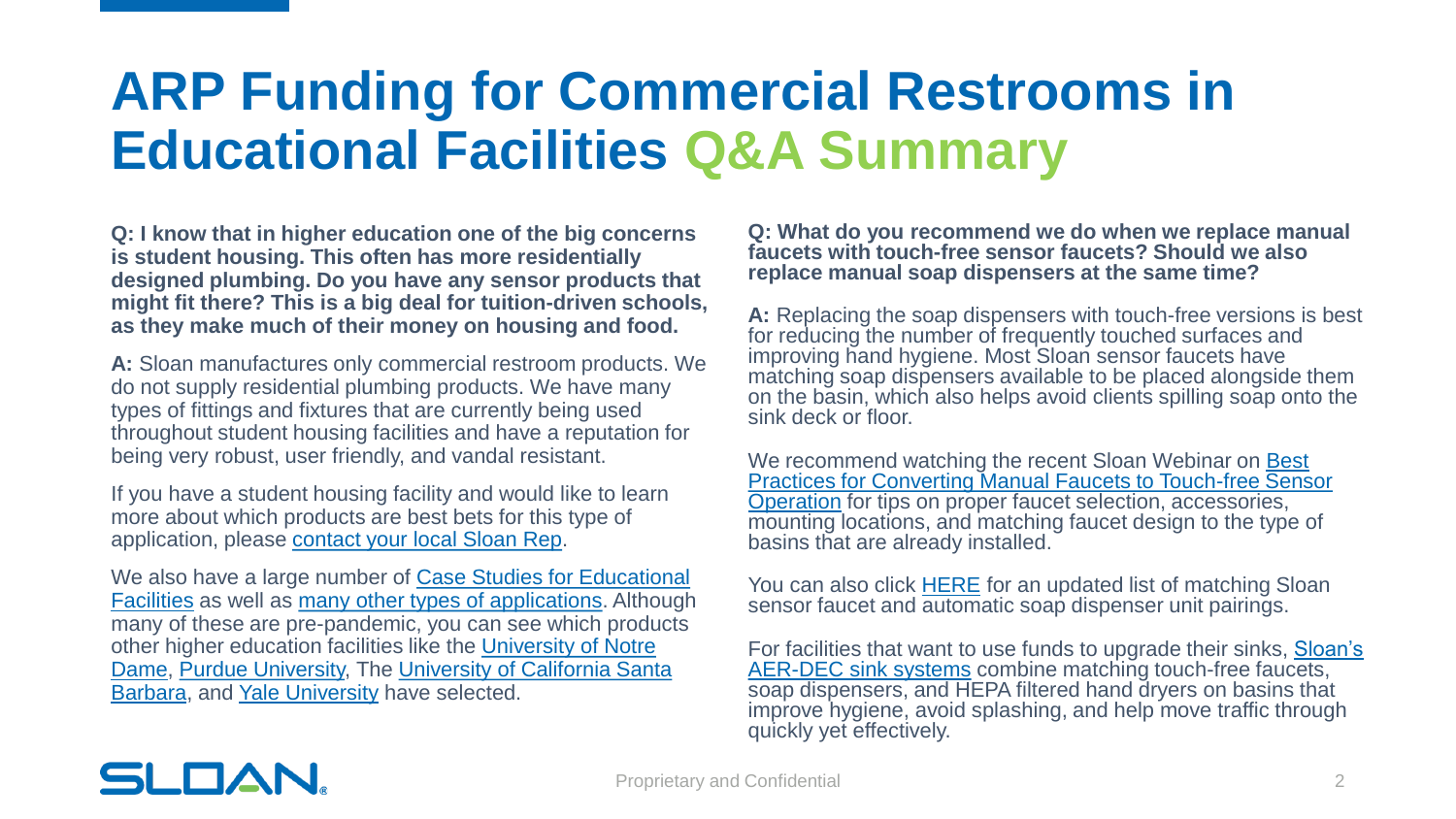**Q: We are concerned that legislation will require us to make our bathrooms uni-sex (gender neutral) to conform to transgender related regulations. We're doubtful these changes will come with funding and are hoping to address some of this with a COVID related remodel of our bathrooms. Basically, we don't want to upgrade bathrooms now and then have to turn around and do it again within the next few years to meet regulations. We'd like to keep this in mind when remodeling the bathrooms. Do you have thoughts about bathroom designs in education that will allow it to be used by both sexes at the same time and monitored by teachers to prevent behavioral issues?**

**A:** Thank you very much for attending the Sloan webinar and for asking a very thought provoking question that has been on many minds. We actually posed a similar question to a nationally recognized design expert in a recent Sloan podcast.

You are very correct that public restroom design is evolving. Not just because of the pandemic and the availability of touch-free technology, or the need for increased privacy, or the adoption of restroom traffic management systems and, other novel approaches.

**CONT'D:** We're also seeing fundamental societal shifts from boomers to millennials, the push for inclusion, and a renewed sense of a restroom as a "refuge."

Here's a link to our conversation Adam Stover, Senior Principal at [Populous](https://populous.com/)—a renowned global architecture design firm. I encourage you to enjoy the entire podcast, but you can skip straight to the question at mark 13:12 in the link [HERE](https://soundcloud.com/user-885473053/episode-4-commercial-restroom-design-trends).

European restroom models with gender-neutral layouts were being considered in the USA even before COVID. Restrooms designed to be both gender-neutral and address Covid-19 concerns may be influenced by the European model of stalls forming a perimeter around communal washing stations with open circulation. We actually have renderings of school restrooms designed around these principals – I've added links to them below:

[LINK 1](https://www.sloan.com/resources/downloads/sloan-image-library/321) [LINK 2](https://www.sloan.com/resources/downloads/sloan-image-library/506) [LINK 3](https://www.sloan.com/resources/downloads/sloan-image-library/411) [LINK 4](https://www.sloan.com/resources/downloads/sloan-image-library/231)

### SLOAN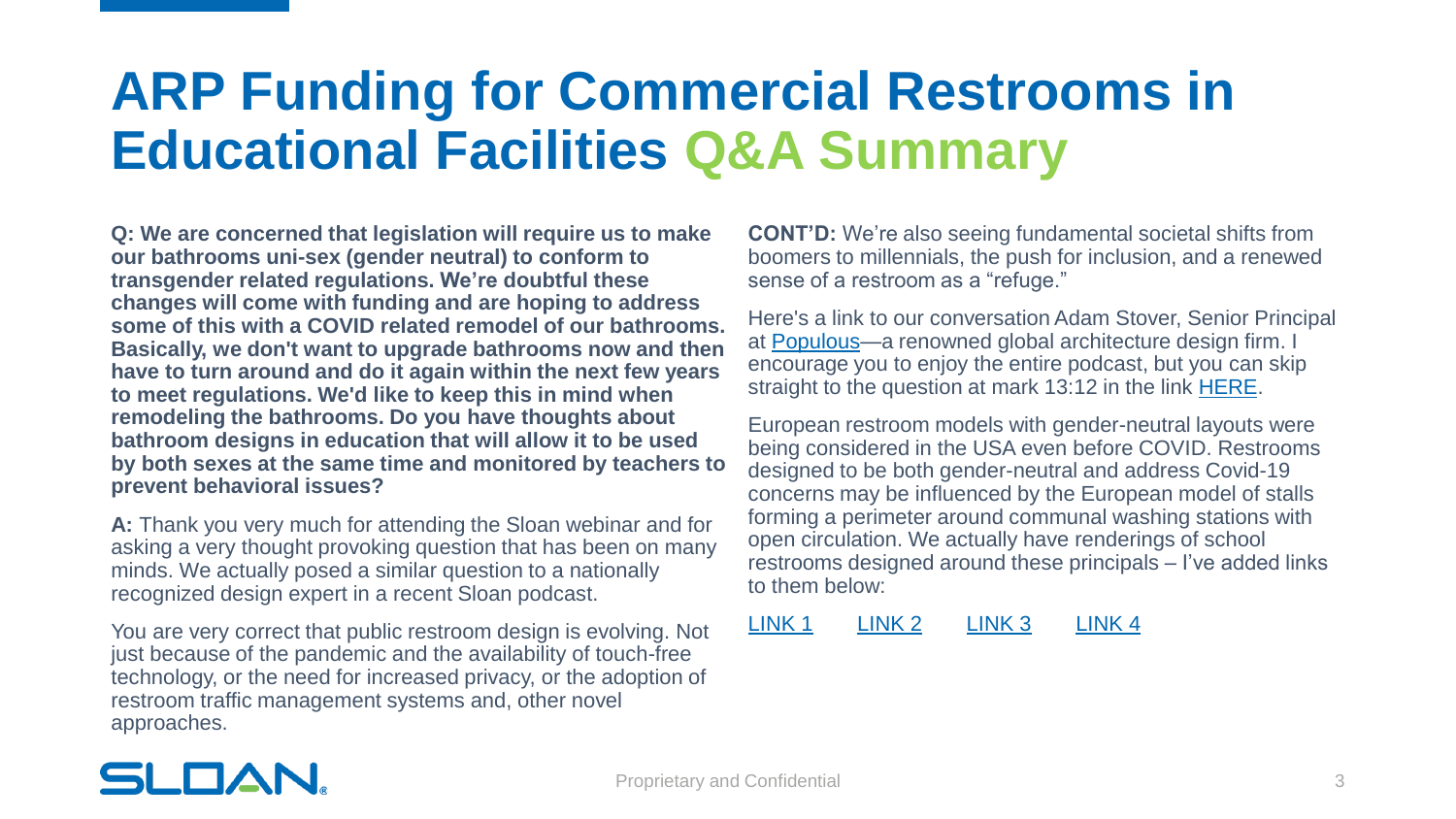#### **Q: Do you know if ARP funding is available for schools in Puerto Rico? Is the process similar?**

**A:** Puerto Rico is a US territory, and its population has US citizenship. On March 22, 2021, the US Secretary of Education confirmed in a letter that the Puerto Rico Department of Education will have access to pandemic relief aid and other grant funds. You can read the full text of that letter [HERE.](https://www.ed.gov/news/press-releases/us-secretary-education-miguel-cardona-provides-puerto-rico-department-education-access-pandemic-relief-aid-and-other-grant-funds)

This access to funding will also apply to other US Territories like Guam, American Samoa, the Northern Mariana Islands, though each local department of education, Governor, or appropriate authority will need to elaborate on the specific process for their location. Like many US States, the information on the various territorial websites is not yet updated. You can monitor announcements and update for Puerto Rico at the website of the [Puerto Rico Departamento](https://de.pr.gov/) de Educacion.

**Q: You mentioned how easy it is to upgrade Sloan manual restroom products to automatic touch-free sensor operation. Can you also use Sloan kits to upgrade products that are not manufactured by Sloan?**

**A:** Because Sloan invented the flushometer and our products are the basis of design for most manufacturers, it is likely that these kits (both top- and side-mount) will fit other brands. Contact our Technical Support Department at [techsupport@sloan.com](mailto:techsupport@sloan.com) if you have questions.

#### **Q: Can Sloan Reps help us conduct the site survey/audit?**

**A:** Yes. Before submitting your funding request, you can work with your local Sloan Rep to conduct a site survey/audit that determines which products are best for your facility, how many you need, and what they might cost.

If you go to the [Sloan Coronavirus Relief Stimulus landing page](https://www.sloan.com/resources/education/coronavirus-relief-funding), you'll be able to find your local Sloan Rep, sign up for the site survey/audit, download the audit forms for your own use, review all of the various funding options, and sign up for alerts from Sloan regarding funding updates.

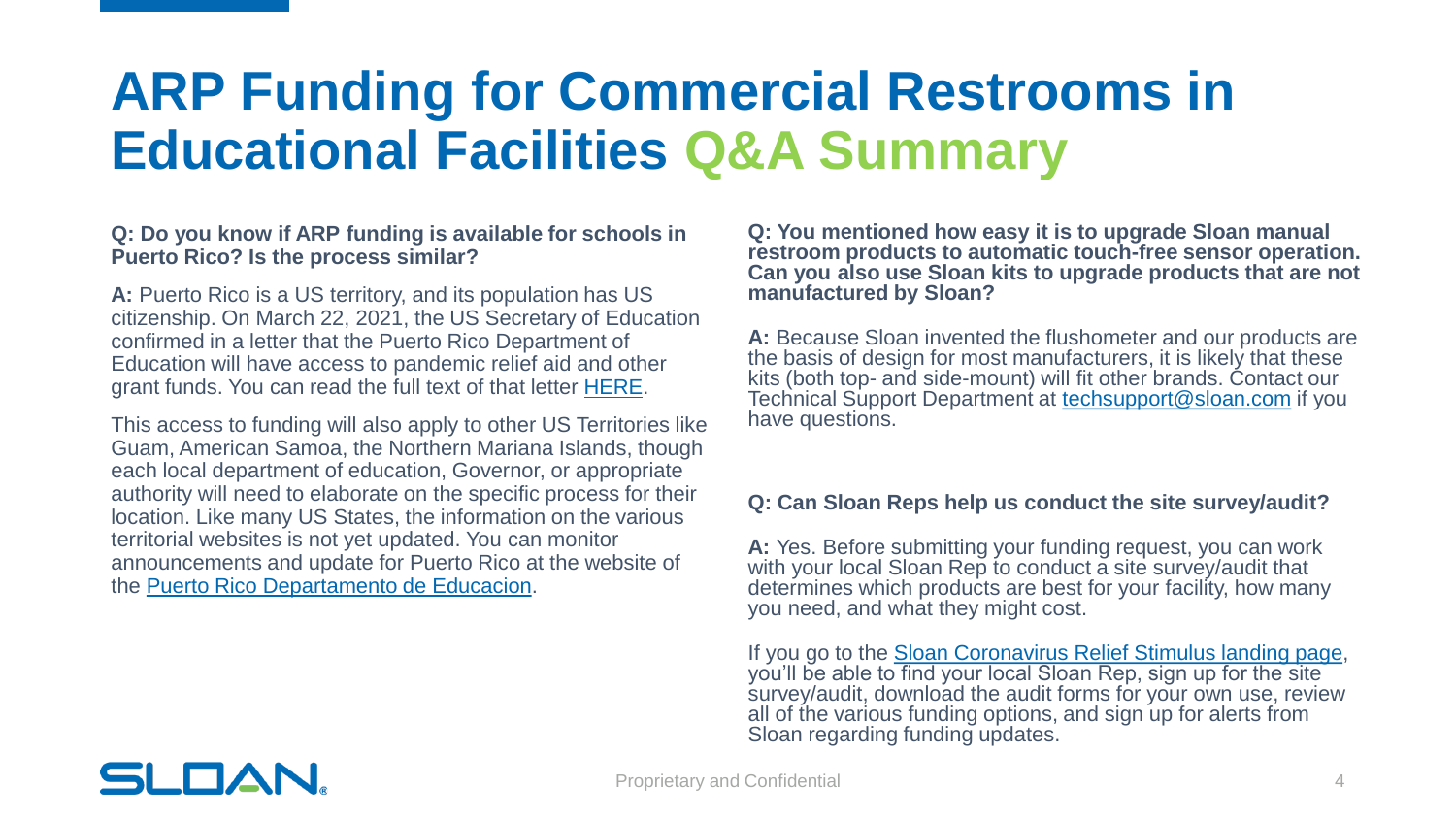#### **Q: Is there any funding available for private and parochial schools?**

**A:** Yes, there are ARP funding programs available for private schools. The first that comes to mind is the Governors Emergency Education Relief Fund (GEERF) which gives each state's Governor the ability to distribute funding according to their own priorities in a competitive grant process. You can learn more about GEERF on our Coronavirus Relief Stimulus web page [HERE](https://www.sloan.com/resources/education/coronavirus-relief-funding).

Each state has different priorities and processes for GEERF funding. On Slide 20 of the presentation, we included links to each state program. You can use these links to learn about the priorities and processes in your state. Please note that not all of the states have had an opportunity to update their websites to include the most recent rounds of funding.

#### **Q: Our facility uses tank and bowl combination units and not commercial flushometers. Is there a way for us to convert these units to hygienic touch-free operation too?**

**A:** Yes. Sloan's sister company, Flushmate, manufactures a kit called the INTELLI-Flush. These units convert tank and bowl units with Flushmate pressure-assisted devices (common in commercial plumbing) to touch-free operation. To learn more [about INTELLI-Flush, click HERE](https://www.sloan.com/company/support/where-to-buy) or contact your local Sloan Rep.

**Q: Just FYI - we are finding many facilities have either already upgraded their restrooms or are going to use the money for HVAC upgrades. In my town alone, the schools are using \$900K to install Ultraviolet germicidal irradiation (UVGI) technology in the HVAC systems.** 

**A:** This is an option available to some facilities. Projects of that scope tend to be larger, more complex, take longer, and cost more than plumbing upgrades. The fact that you have seen projects like this in your area might also be due to the fact that you are based in New England, where many schools have already installed touch-free fixtures and fittings.

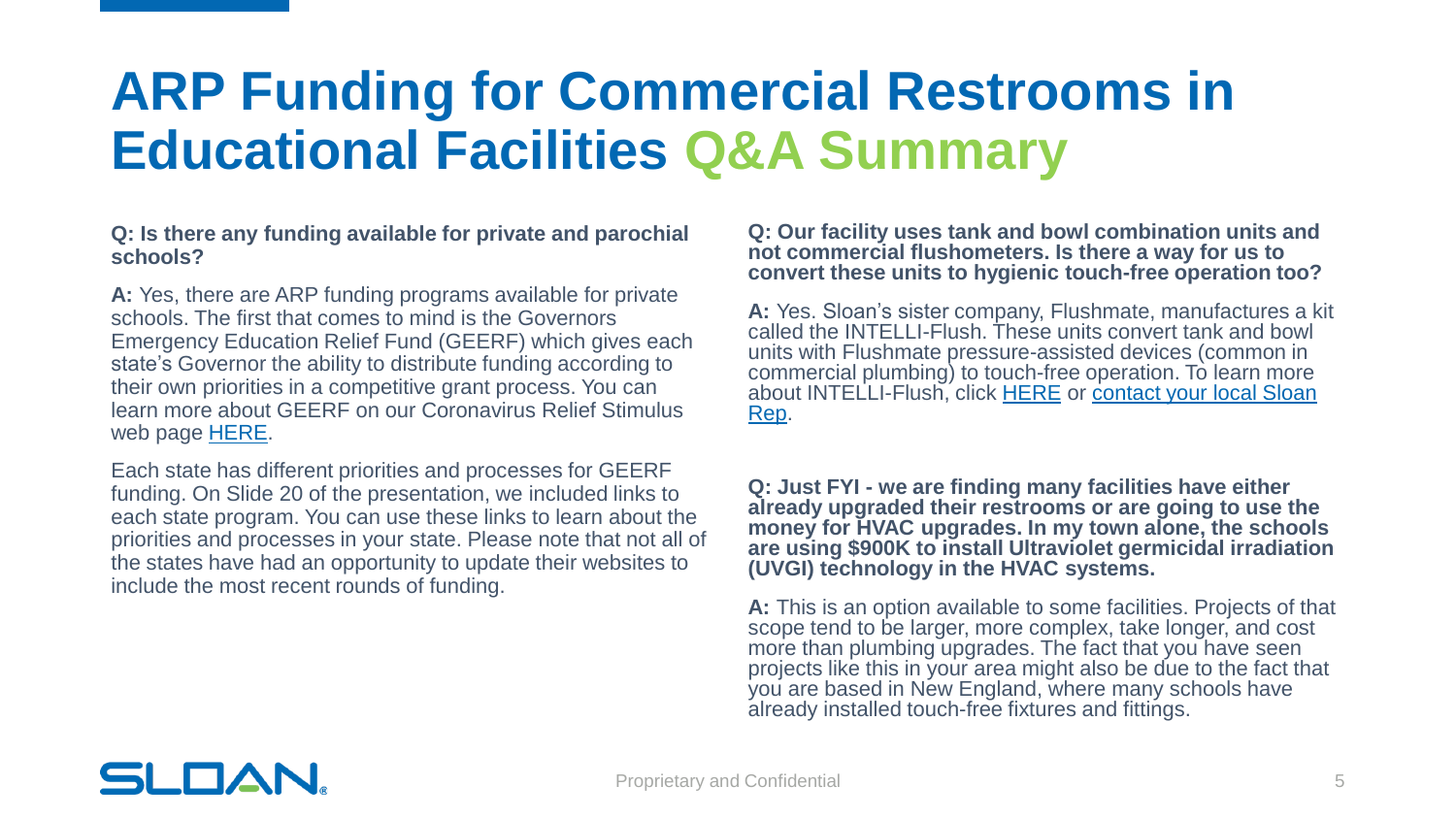#### **Q: Please send us the webinars that include related products and information. Where can we find those?**

**A:** For links to all related webinar recordings and presentations, please click [HERE](https://www.sloan.com/resources/education/webinars#!past).

#### **Q: I'm not able to click on the links. Will you be sending these separately after the webinar?**

**A:** Yes. The PDF version of the slide deck contains "live" links that you can click on for more information at any time.

#### **Q: Who is our local Sloan Rep, and do they have a grant application form to apply for this funding?**

**A:** It's important to mention that the application process is up to the facility and the school district to complete. We've included detailed information about each funding program and the application process on our website which you can access here: [https://www.sloan.com/resources/education/coronavirus-relief](https://www.sloan.com/resources/education/coronavirus-relief-funding)funding.

The information is continually being updated, and you can sign up to receive update alerts. Your local Sloan Rep is available to help you prepare for a project that upgrades from manual to touch-free restrooms by supporting a site survey, providing a quote, and advising on which products might perform best in your facilities.

Use this link to [contact your local Sloan Rep.](https://www.sloan.com/company/support/where-to-buy) Just put your ZIP code, postal code, city, state, or country in the search box and hit the return button to find their full contact information.

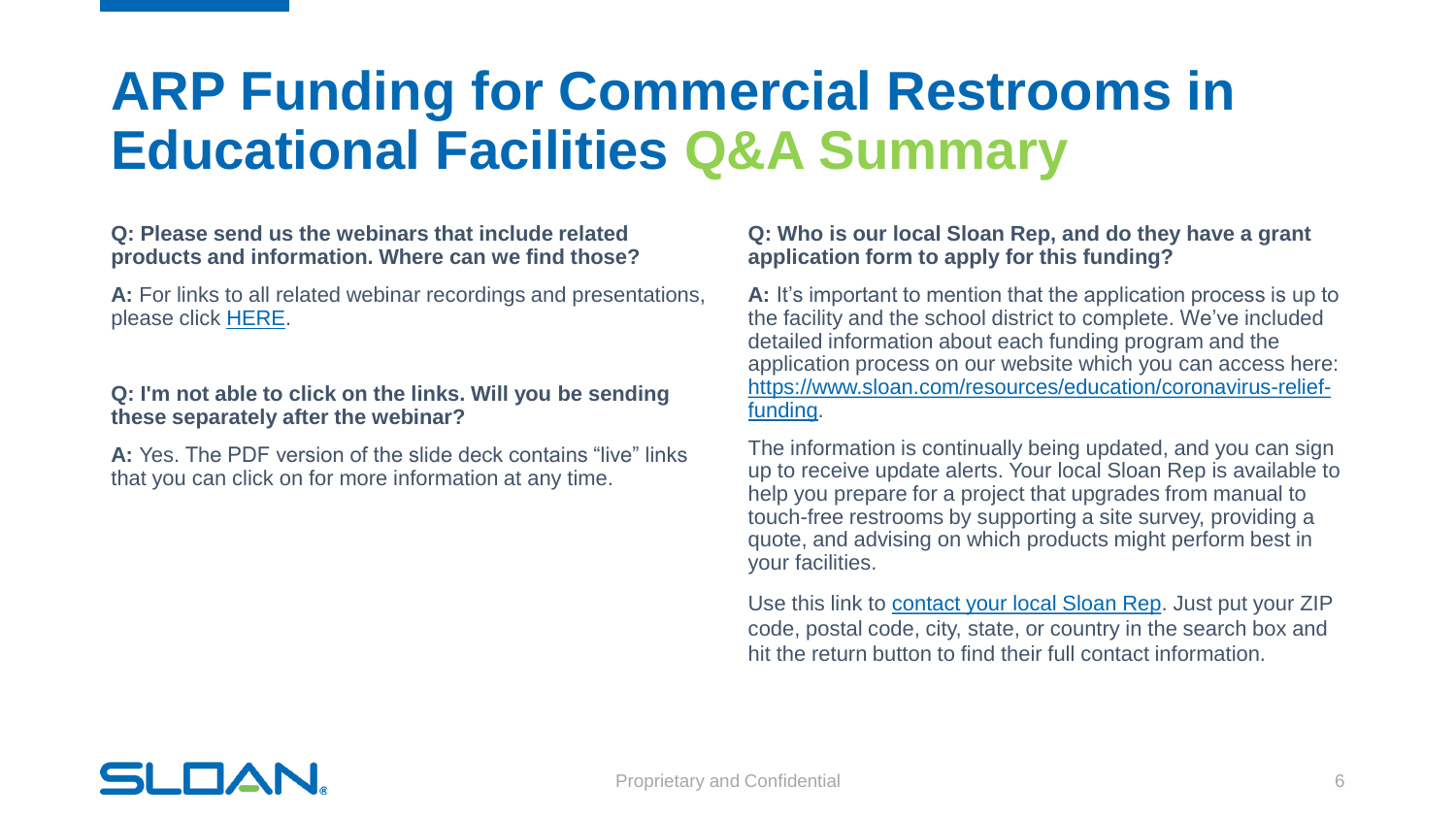**Additional Questions? Please feel free to contact Sloan Customer Service or Technical Support.**

#### **Sloan Customer Care Center**

Phone: 800.982.5839

Hours: 7:00 AM - 5:00 PM (CST) Monday – Friday

[customer.service@sloan.com](mailto:customer.service@sloan.com)

#### **Sloan Technical Support**

P: 888.756.2614

F: 800.737.3061

[techsupport@sloan.com](mailto:techsupport@sloan.com)